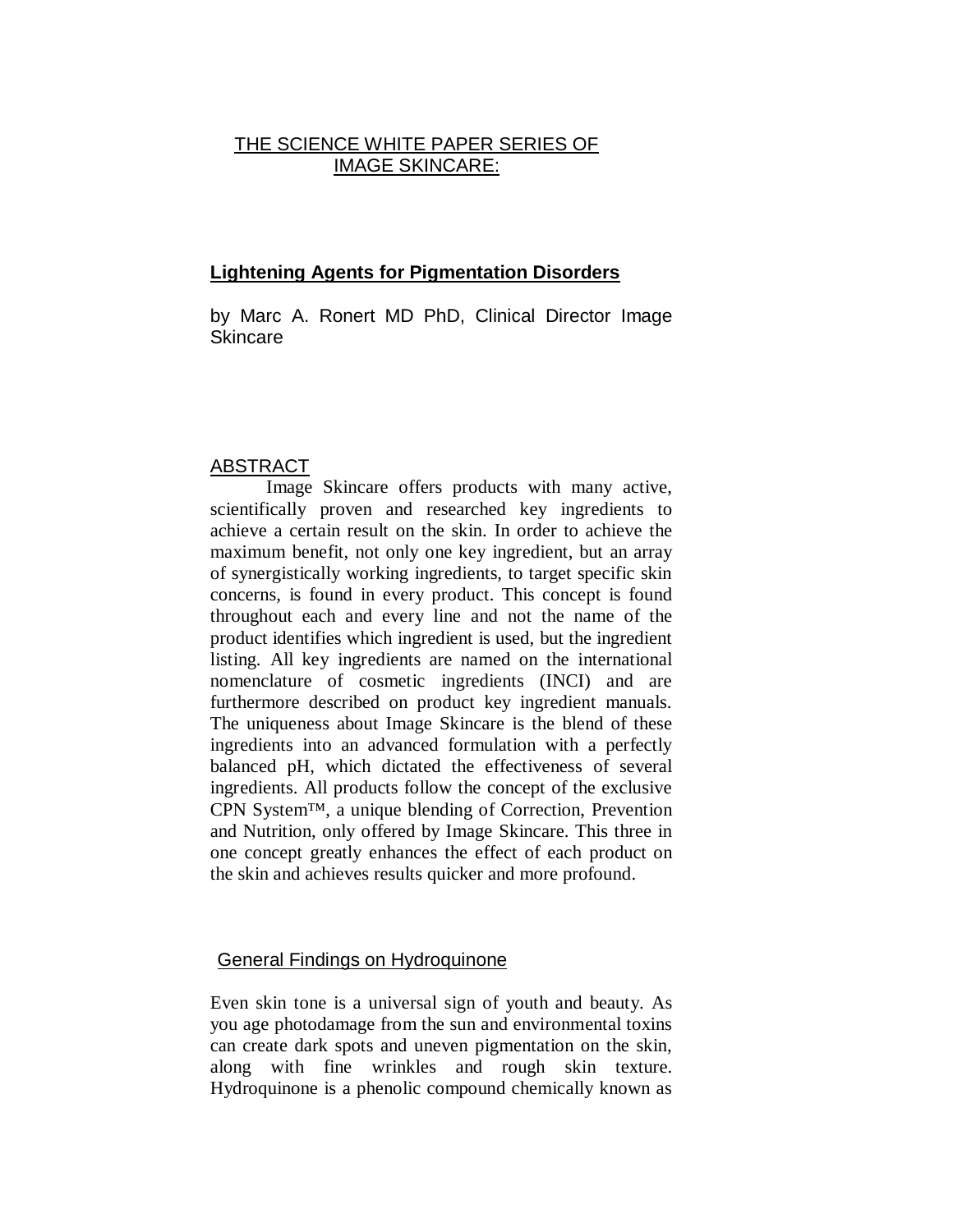1,4 dihydroxybenzone. It is used as a skin lightening agent to remove dark spots and hyperpigmentation by inhibiting the enzymatic oxidation of tyrosine and phenol oxidases. At the active site of tyrosinase it covalently binds to histidine or interacts with copper. It suppreses the melanocyte metabolic process by inhibiting RNA and DNA synthesis and eliminates selected melanocytes. The result is a decrease of melanin pigment production, or the production of compounds that create dark spots on the skin

#### Melasma

Melasma usually affects women over the age of 25, especially after pregnancy or hormonal therapy. Catalysts of melasma can be pregnancy, use of estrogens and progestins, use of cosmetics, and solar exposure. It is believed that most hypigmentation from melasma is a result of overexposure to the UV rays of the sun. This is why it is important why using a skin lightening agent to also use a good sunblock to prevent damage to the healing area.



Figure 1: Chemical structure of hydroquinone

#### Clinical Research

One recent study tested the efficacy and tolerability of hydroquinone as a depigmenting agent in melasma. The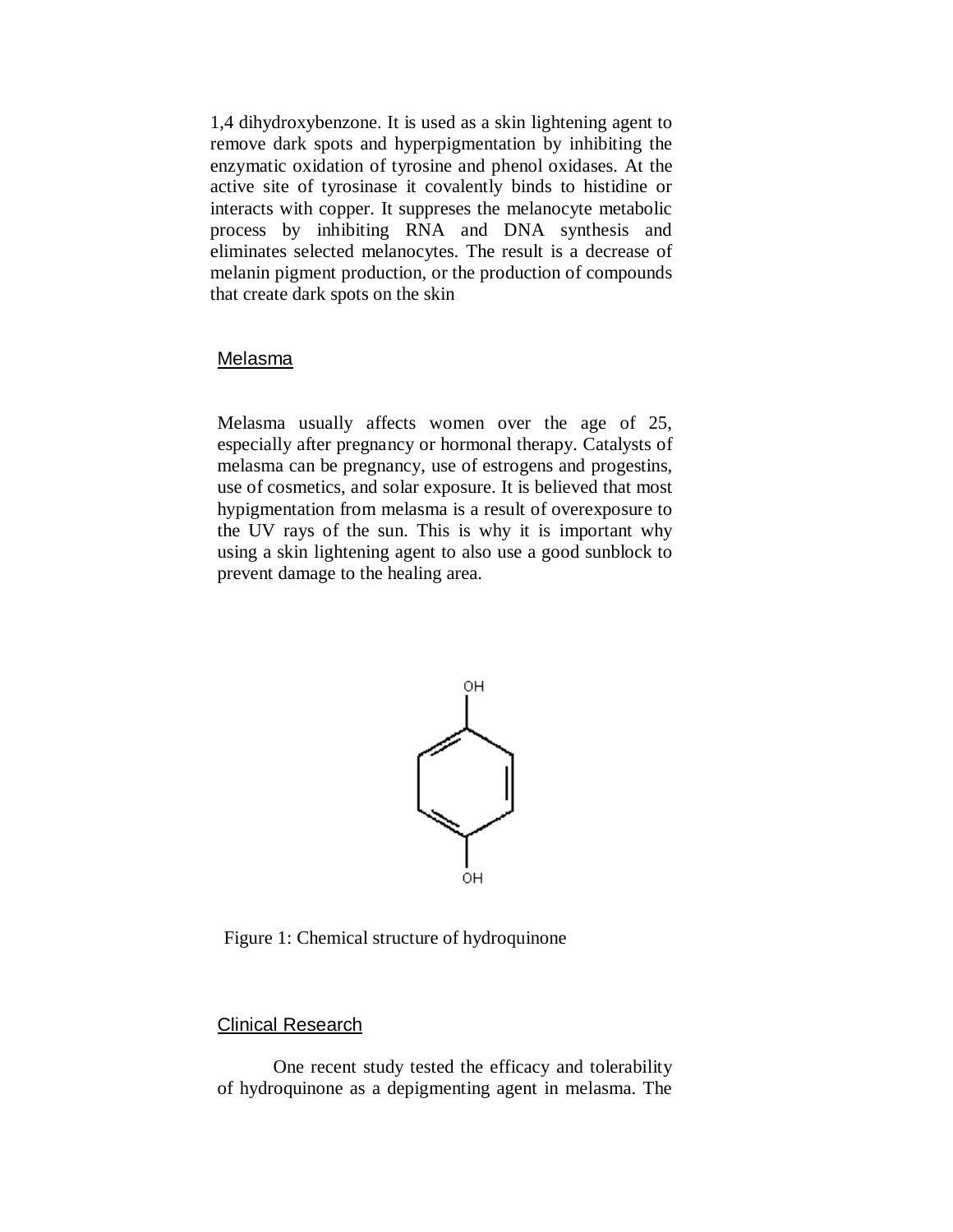study used 48 patients with ages 19 to 55 years that all had a clinical diagnosis of melasma. The patients were separated into two groups, one to be treated with a hydroquinone 4% treatment and one to be treated with a placebo formulation. Both formulations contained two sunscreens with a sun protection factor (SPF) of 15 in addition to an SPF 30 sunscreen that was used on exposed areas every morning to reduce the influence to UV radiation. The study lasted for 12 weeks during which patients made five visits (one every third week). Patients were instructed to apply the cream twice daily, in the morning and night after cleaning the affected melasma area with water and neutral soap, then to apply SPF 30 sunscreen during the day to the whole face.

### Clinical Results

The results showed that there was partial improvement in 90.4% of the cases treated with hydroquinone 4% as early as the 2 visit or after 3 weeks of treatment. The patients in the hydroquinone group continued to improve over the third and fourth visits and by the end of the experiment 38.1% of the patients had a total improvement and 57.2% of the patients had a partial improvement with only 1 patient or 4.8% of the patients showing no sign of improvement from the hydroquinone after the 12 weeks of treatment. The table below shows the results of the efficacy of hydroquinone compared to the placebo treatment after 3,6,9, and 12 weeks of treatment.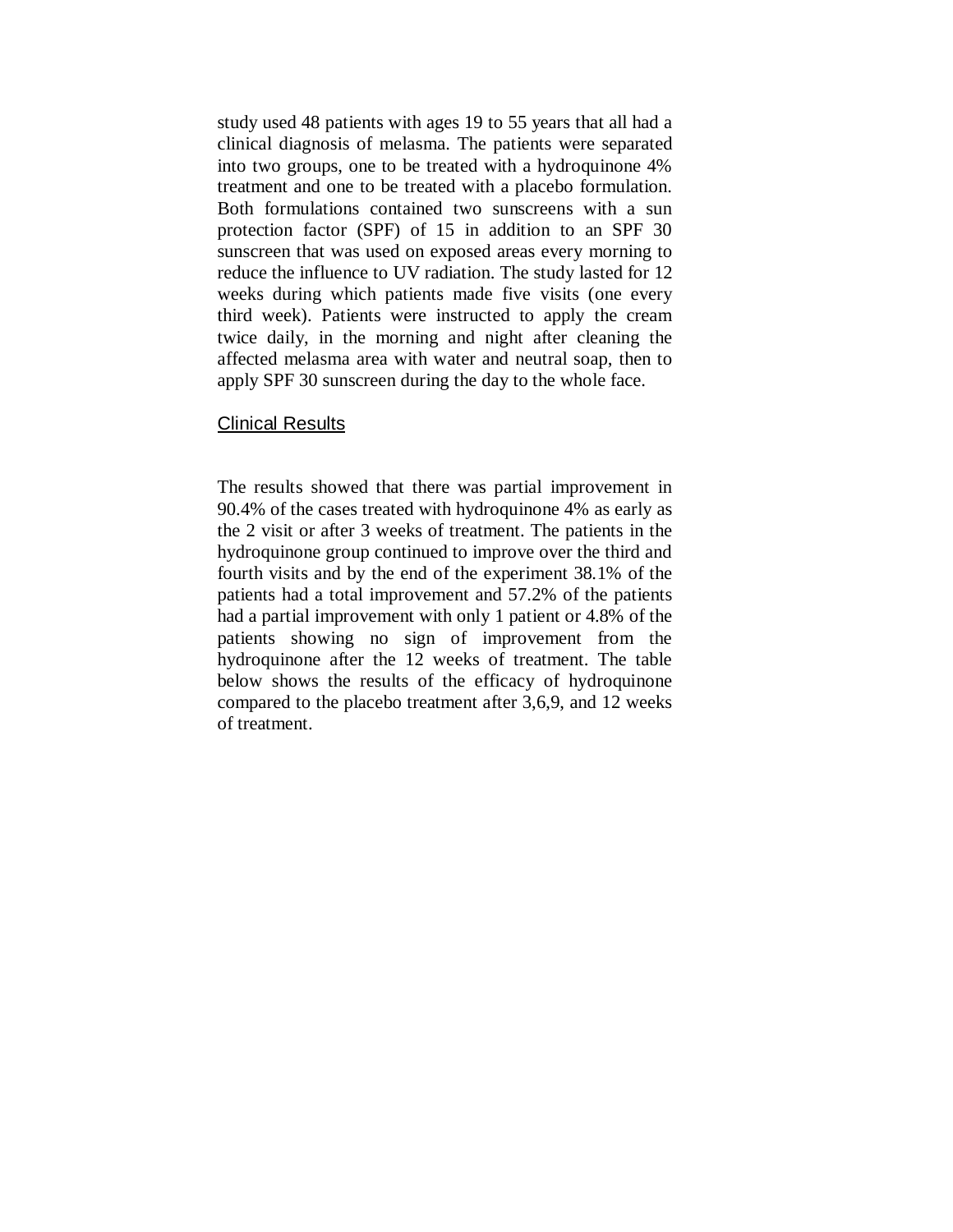

Figure 2: Efficacy of Hydroquinone

The study concluded that hydroquinone 4% is a safe and effective drug for the treatment of melasma and that sunscreens are also important as an additional treatment for preventing repigmentation and improving the appearance of the skin.

# Kojic Acid

Kojic acid is a naturally occurring hydrophilic fungal derivative that is used as a lightening agent for hyperpigmentation of the skin. The name is Japanese and comes from the word "koji" meaning"culture". Kojic acid is produced by biologically fermenting bacteria on different carbohydrates such as rice and soybeans.



Figure 3: Chemical structure of Kojic Acid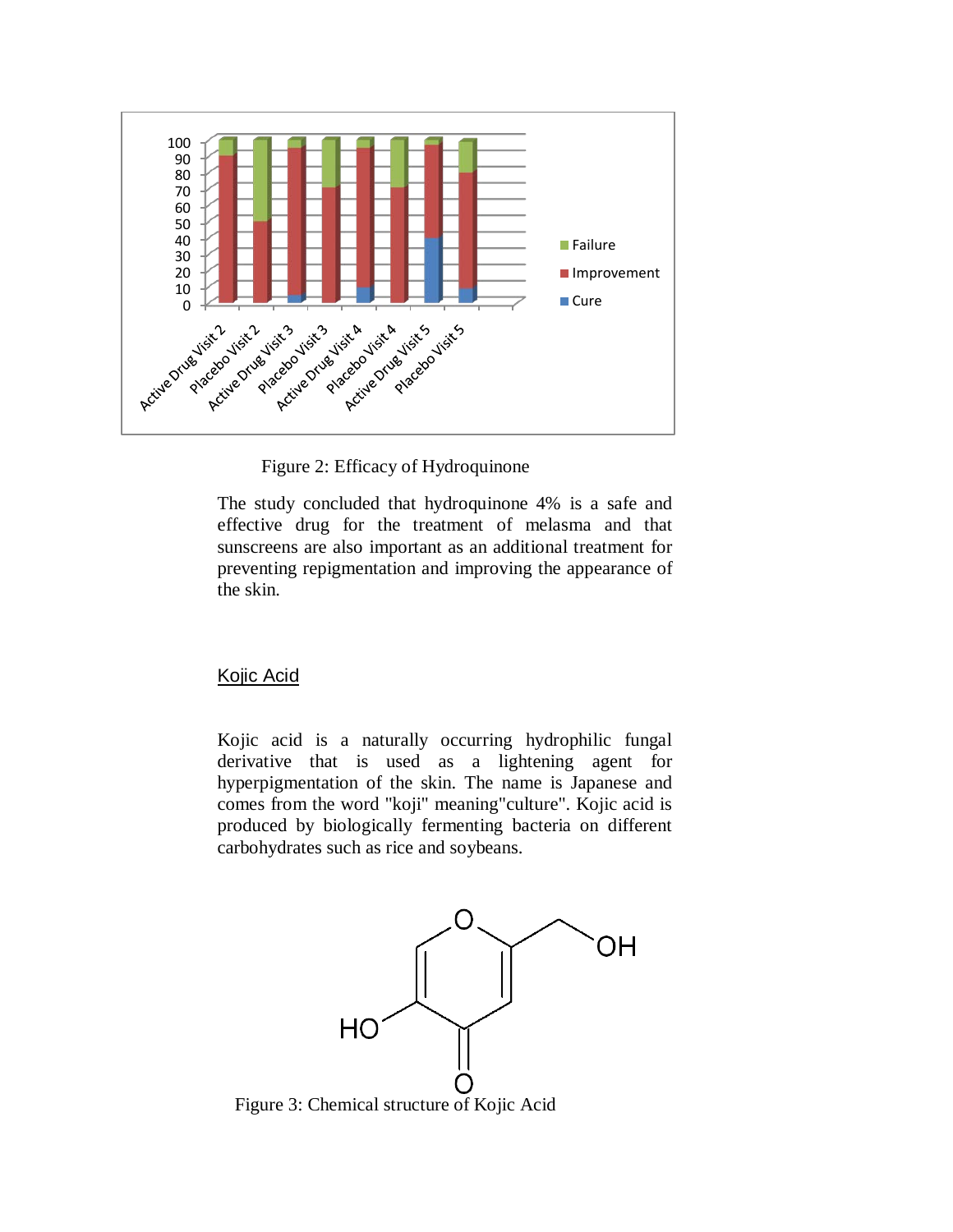Hyperpigmentation of the skin happens when too much melanin is produced in a concentrated area. This process is usually a result of sun damage or too much exposure to UV rays. Skin color is determined by the quantity of melanin in the skin. Melanin is biologically synthesized in the melanosome of the melanocyte, a process that occurs because of an enzyme called tyrosinase. Kojic acid works as a skin whitening agent because it is known to inhibit tyrosinase. By inhibiting tyrosinase, kojic acid reduces the production of melanin. At the same time, it works to eliminate already existing melanin. Therefore it aids in eliminating age spots on the skin while preventing the production of more melanin to prevent age spots from coming back.

## Clinical Research of Kojic Acid

One comparison study showed a combination with 2% hydroquinone, 10% glycolic acid, and 2% kojic acid decreased hyperpigmentation in patients with Melasma better than the same combination without kojic acid. In carefully controlled trials, half of the melasma cleared in 60% of patients using the formula containing kojic acid, compared with 47.5% using only hydroquinone/glycolic acid. In 2 of 40 patients, the kojic acid formula gave a complete clearance. Other studies have shown kojic acid to was found to prevent photodamage and wrinkling of the skin.

### Kojic Acid as an anti-oxidant

Additionally kojic acid scavenges reactive oxygen species released excessively from cells or generated in tissue or blood and works as an antioxidant. It has also been found to contain antibacterial properties.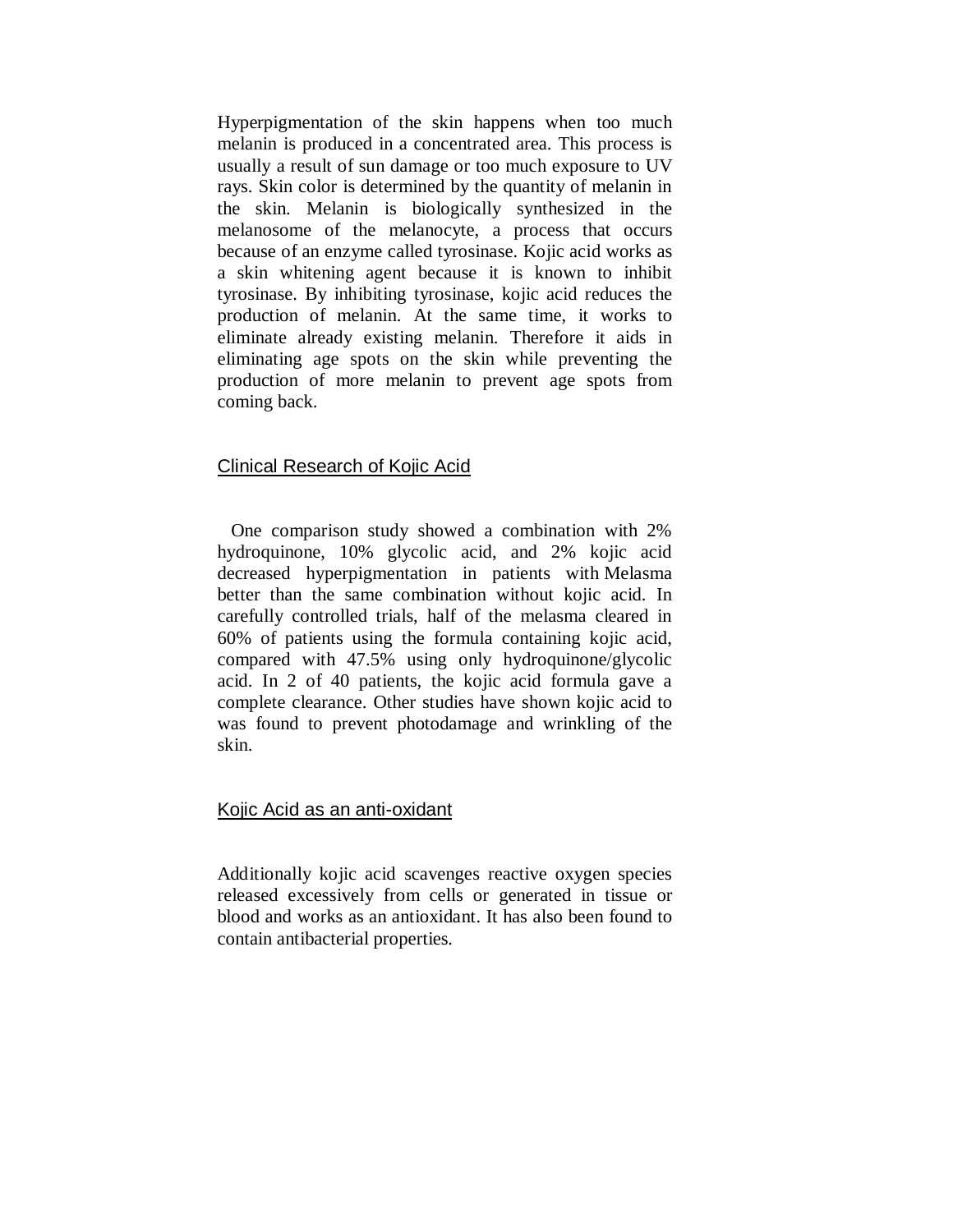## Tricholoma Matsutake Singer Enzyme

The Tricholoma Matsutake, or pine mushroom, is a skin lightening agent native to Japan. Recent studies have examined the lightening properties of the tissue cultured mycelia from this mushroom which was traditionally used by high-caste families in Japan for retaining the whiteness of the skin. It is known in modern cosmecueticals as an *antioxidant, free-radical scavenger, and anti-inflammatory.*



Fig 4: methanol extract of *Tricholoma equestre (of the same genus as Tricholoma Matsutake)*

# Clinical Research on Tricholoma Matsutake Singer Enzyme

A recent study examined the free radical-scavenging ability (FRSA) and inhibition of nitric oxide (NO) production by various solvent extracts obtained from four grades of pine mushroom. The study found that extracts from first-grade pine mushrooms had greater FRSA than the other grades, which showed sequentially lower FRSA according to the grade of mushroom. Inhibition of NO production showed a similar trend. At a concentration of 2 g/L of extract, the FRSA, which ranged from 30.5% (water fraction) to 60.1% (ethyl acetate fraction), compares favorably to some other medicinal mushroom species, such as *Grifola frondosa*, *Morchella esculenta* and *Termitomyces albuminosus*.

Furthermore, the ethyl acetate and butanol fractions (fractions which had the highest levels of phenolics and flavonoids) both substantially inhibited nitric oxide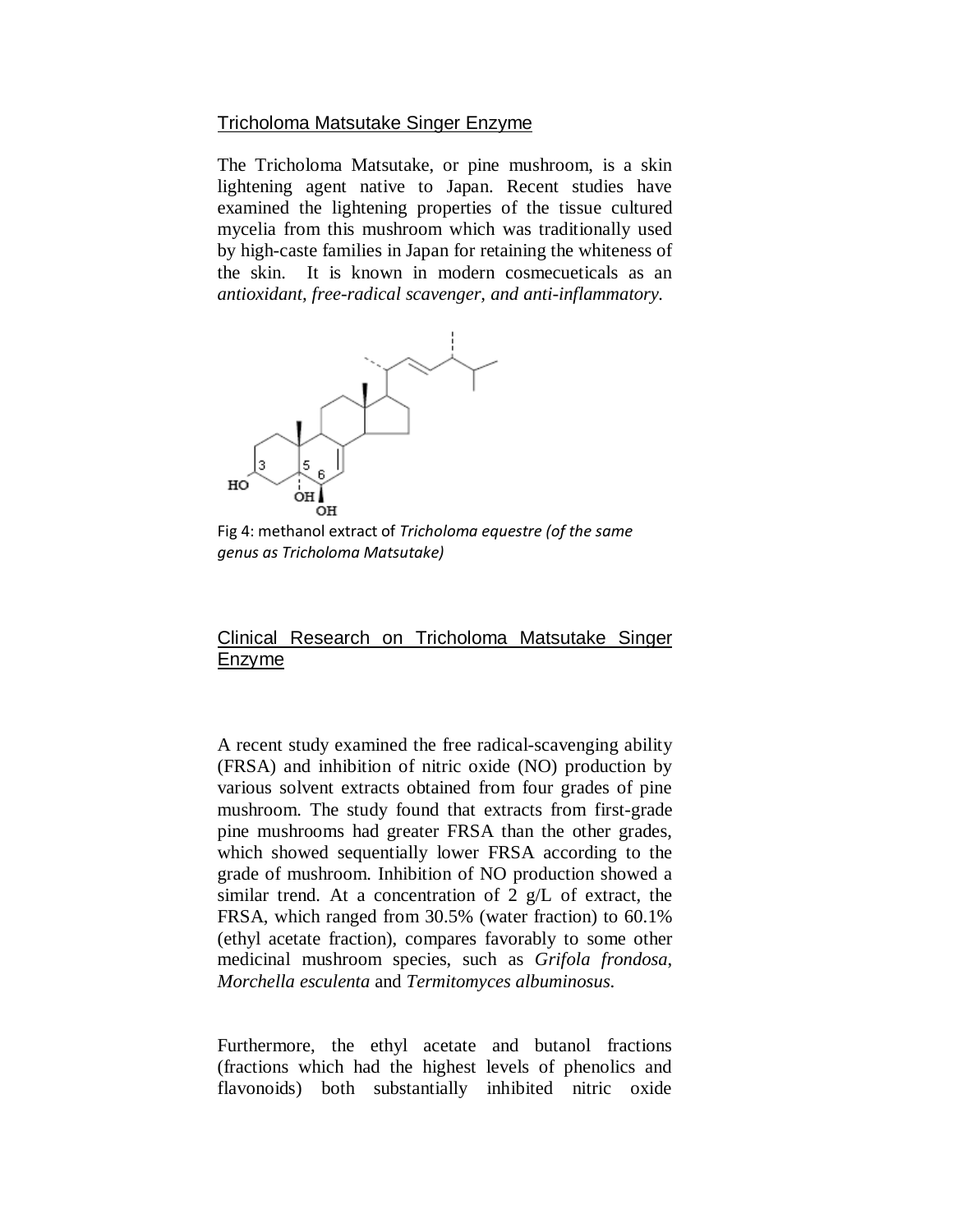production and suggests that matsutake extract may show promise as an anti-inflammatory agent.

**Image Skincare offers a wide range of lightening products, with Hydroquinone as well as Hydroquinone free. Find out more about our range of products at [www.imageskincare.com](http://www.imageskincare.com/) or call us at 1-800-7966-7546 (SKIN)**

References for Hydroquinone

- 1. "Review of Skin-Lightening Agents", Marta I. Rendon, MD, and Jorge I. Gaviria, MD. Dermatologic Surgery. Jul 2005 Part 2, Vol. 31 Issue 7p2, p886-889, 4p
- 2. "A double-blind, comparative, placebo-controlled study of the efficacy and tolerability of 4% hydroquinone as a depigmenting agent in melasma", SBP Ennes, RC Paschoalick, and M Mota de Avelar Alchorne. Journal of Dermatological Treatment (2000) 11, 173–179
- 3. "A hydroquinone solution in the treatment of melasma." Sánchez JL, Vázquez M. Int J Dermatol (1982) 21: 55–8.
- 4. "Hydroquinone inhibits tyrosinase activity by acting as an alternate substrate." Havens MB, Tramposch KM. J Invest Dermatol (1986) 87: 409.
- 5. "Confetti-like depigmentation from hydroquinone." Markey AC, Black AK, Rycroft RJG. Contact Dermatitis (1989) 20:148–9.
- 6. "An open, non-comparative study to evaluate the ef. cacy and tolerability of 2% hydroquinone as a depigmenting agent in the treatment of melasma." Minelli L. Rev Bras Med (1998) 55: 351–5.
- 7. "Depigmenting action of hydroquinone depends on disruption of fundamental cell processes." Penney KB, Smith CJ, Biol MI, Allen JC. J Invest Dermatol (1984) 82: 308–10.
- 8. "Topical use of hydroquinone for depigmentation." Spencer MC. JAMA (1965) 194(9): 962–4.
- 9. "Hydroquinone uses and abnormal reactions." Fisher AA. Cutis (1983) 31: 240–5.
- 10. "Can bleaching creams containing 2% hydroquinone produce leukoderma?" Fisher AA. J Am Acad Dermatol (1982) 7: 134.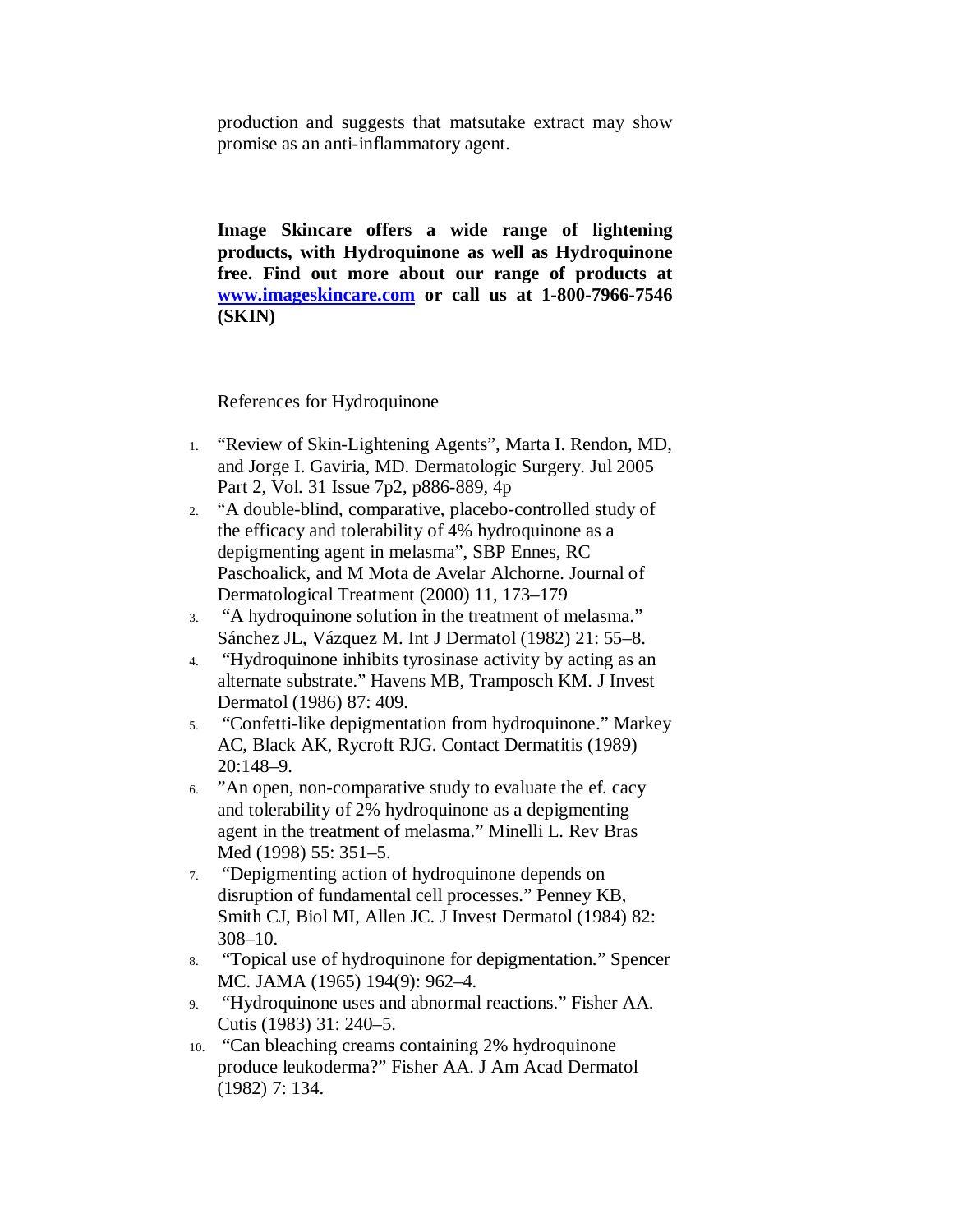- 11. "Melasma etiologic and therapeutic considerations." Grimes PE. Arch Dermatol (1995) 131: 1453-7.
- 12. "Usefulness of retinoic acid in the treatment of melasma." Pathak MA, Fitzpatrick TB, Kraus EW. J Am Acad Dermatol (1986) 15: 894–9
- 13. "Skin lightening preparations and the hydroquinone controversy", Zoe Diana Draelos. Dermatologic Therapy, Vol. 20, 2007, 308–313
- 14. "Mechanism of Depigmentation by Hydroquinone", Kowichi Jimbow, Hiroko Obata, Madhu A Pathak and Thomas B Fitzpatrick. Journal of Investigative Dermatology (1974) 62, 436–449

References for Kojic Acid

1."Kojic Acid", Spec-Chem Ind. 2009 2."Topical Agents Used in the Management of Hyperpigmentation: Kojic Acid", R. M. Halder, MD, and G. M. Richards, MD. Medscape. 1998 3.Chemos Group (2000) *Data Sheet: Kojic Acid*, Prague [http://www.chemos-group.com] 4.Jarchem Industries (2000) *Technical Information Sheet: Kojic Acid*, Newark, NJ 5."Kojic acid, a cosmetic skin whitening agent, is a slowbinding inhibitor of catecholase activity of tyrosinase", [Cabanes J,](http://www.ncbi.nlm.nih.gov/sites/entrez?Db=pubmed&Cmd=Search&Term=%22Cabanes%20J%22%5BAuthor%5D&itool=EntrezSystem2.PEntrez.Pubmed.Pubmed_ResultsPanel.Pubmed_DiscoveryPanel.Pubmed_RVAbstractPlus) [Chazarra S,](http://www.ncbi.nlm.nih.gov/sites/entrez?Db=pubmed&Cmd=Search&Term=%22Chazarra%20S%22%5BAuthor%5D&itool=EntrezSystem2.PEntrez.Pubmed.Pubmed_ResultsPanel.Pubmed_DiscoveryPanel.Pubmed_RVAbstractPlus) [Garcia-Carmona F.](http://www.ncbi.nlm.nih.gov/sites/entrez?Db=pubmed&Cmd=Search&Term=%22Garcia-Carmona%20F%22%5BAuthor%5D&itool=EntrezSystem2.PEntrez.Pubmed.Pubmed_ResultsPanel.Pubmed_DiscoveryPanel.Pubmed_RVAbstractPlus) PubMed 1994 Dec;46(12):982-5 6."Skin Lightening and Depigmenting Agents**",** Alaina J James, MD, PhD. WbMD, Jun 28, 2006 7."From *miso*, *saké* and *shoyu* to cosmetics: a century of science for kojic acid", Ronald Bentley. 18th October 2006.

References for Tricholoma Matsutake Singer Enzyme

1. "The Skincare advantages of Herbal Ingredients: manufacturing chemist", manufacturing chemist, LexisNexis Academic, pp 13, August 1998

2. "Free radical-scavenging and inhibition of nitric oxide production by four grades of pine mushroom (*Tricholoma matsutake* Sing.)", Lim HW, Yoon JH, Kim YS, Lee MW, Park SY, Choi HK., Food Chem. 2007 103(4):1337-42.